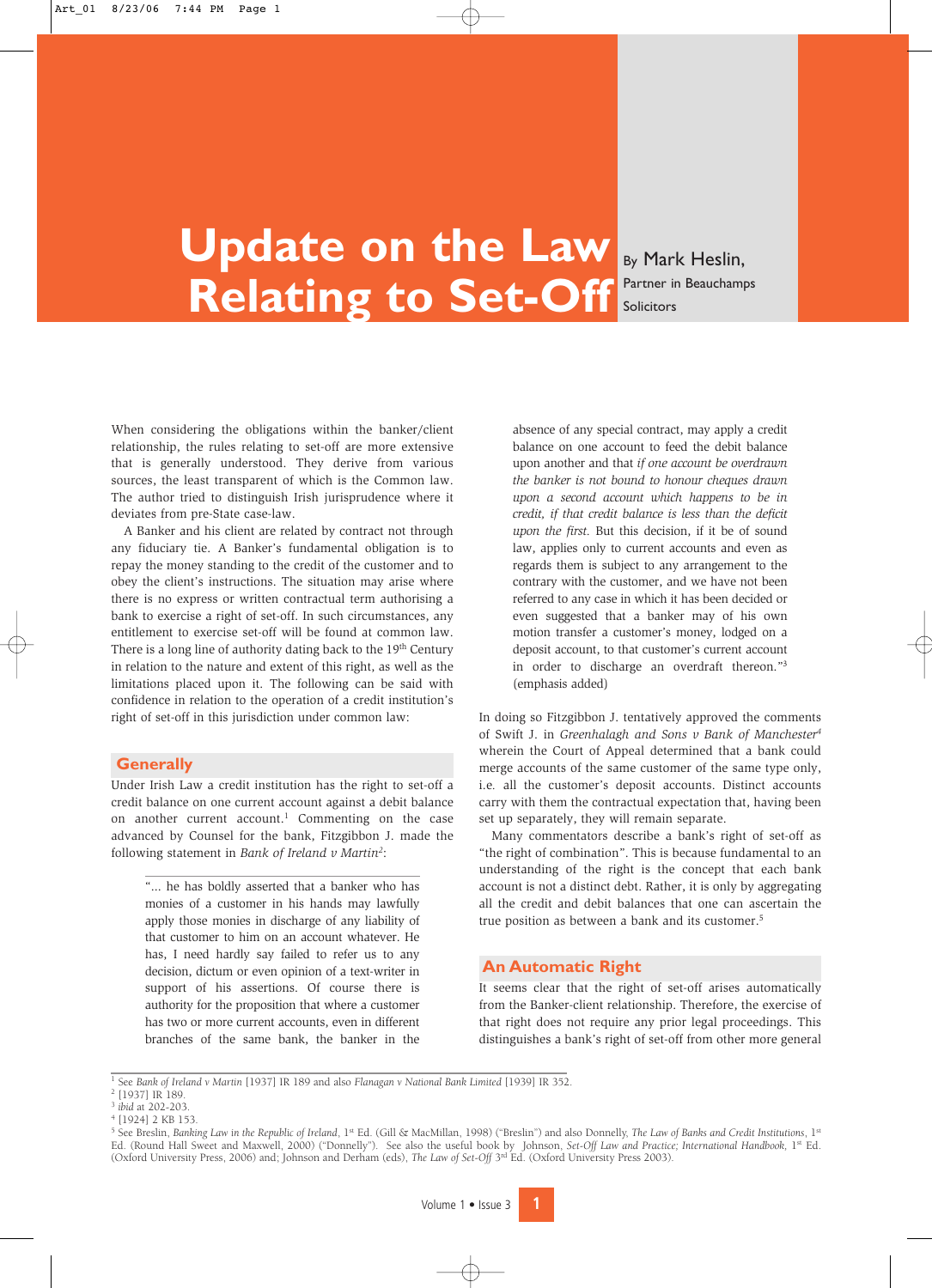forms of set-off, e.g. "legal", "equitable", "insolvency", "statutory" and "contractual" set-off. Legal and equitable set-off require a pre-existing legal action before becoming operational. Set-off within insolvency requires a debtor to become insolvent before coming into force. The contractual form of set-off requires a prior contractual agreement.

#### **How the Right Operates in Practice**

In practical terms the common law permits a bank to combine the debit and credit balances of a single customer's current accounts. As shown in the decision in *Bank of Ireland v Martin*, this entitlement applies even if, for example, the two current accounts in question were held at different branches of the same bank.<sup>6</sup> Martin is also cited by Donnelly<sup>7</sup> as authority for the proposition that once the right to combine balances arises, there is no obligation on a bank to obtain the customer's express consent. There is not, generally speaking, any obligation on a bank to give notice to the customer of that bank's intention to exercise the right of set-off by combining the balances on current accounts. This is unless the bank has entered into a specific agreement with its customer to the effect that it will do so, i.e. that it will provide such notice.

#### **Limitations on the Right**

A number of limitations apply to the exercise of the right. Importantly, the automatic right of set-off is limited to current accounts. Under the Common Law, there is no automatic right to combine balances between loan accounts and current accounts or between deposit accounts and current accounts. The rationale for the foregoing is that if the proceeds of a customer's current account could be set-off, at a bank's discretion, against a loan, no customer could feel any security when drawing a cheque on his current account.

Because the right of set-off does not apply when one of the accounts is a loan account or a deposit account, as opposed to a current account, a bank must have a specific contractual provision to rely upon if it intends to combine balances in these circumstances. It is perfectly possible for a bank to combine the balances in deposit accounts with those in current or loan accounts but to do so it must enter into a separate contractual arrangement with the customer. Therefore, the right of set-off in such circumstances would be a contractual rather than a Common Law right and the extent of the right would depend on the express contractual terms. An Irish case touching on this point is in *Re Euro Travel, Dempsey v Bank of Ireland.*<sup>8</sup> In that case the bank in question used the following form of wording in its standard letter of set-off signed by the customer:

"Furthermore you are authorised to set-off and apply any monies or any part thereof from time to time in or towards the satisfaction of such liabilities entirely at your discretion, without further notice to us and we agree that such set-off would be a good and valid discharge of such monies so applied without the necessity of any further endorsement or authorisation from us whatsoever"

It may be worth mentioning that in Ireland it seems clear that the insolvency of the depositor is not necessarily fatal to the exercise by a bank of a contractual right of set-off. This could significantly improve a bank's position vis-à-vis liquidation in that a liquidator would acquire title to the assets subject to the pre-existing and enforceable right to combine balances.<sup>9</sup>

*The Common Law right cannot be relied upon to combine accounts held by the customer in different capacities.* Therefore, if a bank is aware, irrespective of how it gained the knowledge, that one account is operated by a customer as a trustee, whereas a second account is operated by the same customer in his personal capacity, the two accounts cannot be combined. This is due to the lack of mutuality between the parties in circumstances where the money in one account does not beneficially belong to a customer. Thus, it cannot be used to reduce the customer's liability without the consent of the beneficial owner of the funds. A bank that is not on notice that an account contains trust funds, cannot use the credit balance in one current account to reduce a debit balance in another account as per the normal operation of the Common Law set-off rule. Care should, however, be exercised where one account is designated as being something other than a current account. This would be all the more important if a bank was aware that the customer occupied a fiduciary status (e.g. stockbroker, solicitor, intermediary etc).10

The Common Law right will not apply where the credit balance in a current account concerns monies advanced by a bank for a specific purpose, where, firstly, that bank was aware of this specific purpose and, secondly, the purpose in question has not yet been achieved. In essence it has been held that a form of trust arises in these circumstances, known as a quistclose trust because of the case where the UK Courts first considered the issue.<sup>11</sup>

*A bank cannot rely on the common law right if it has entered into an express agreement with its customer that it will not combine the customer's accounts.* An agreement not to combine the customer's accounts may be terminated by a bank giving notice of its intention to exercise a right to combine. Although there appears to be no Irish authority on the point, English cases suggest that notice by a bank in such circumstances could take immediate effect. The House of Lords appears to have recognised that if even a reasonable period of notice was required, it would give the customer the opportunity to withdraw funds from the account thus defeating the purpose behind the banker's right of combination.

<sup>6</sup> See also *Garnett v McKewan* [1872] LR 8 EX 10.

<sup>7</sup> *Op.cit.*

<sup>8</sup> [1963 - 1993] *Irish Company Law Reports* 207 (1984).

<sup>&</sup>lt;sup>9</sup> See Donnelly at 552.

<sup>10</sup> See Laffoy J's decision in *Money Markets International; Kavanagh v Murtagh* [2000] 3 IR 437.

<sup>11</sup> *Quistclose Investments Ltd. v Rolls Razor Ltd.* [1970] A.C. 567;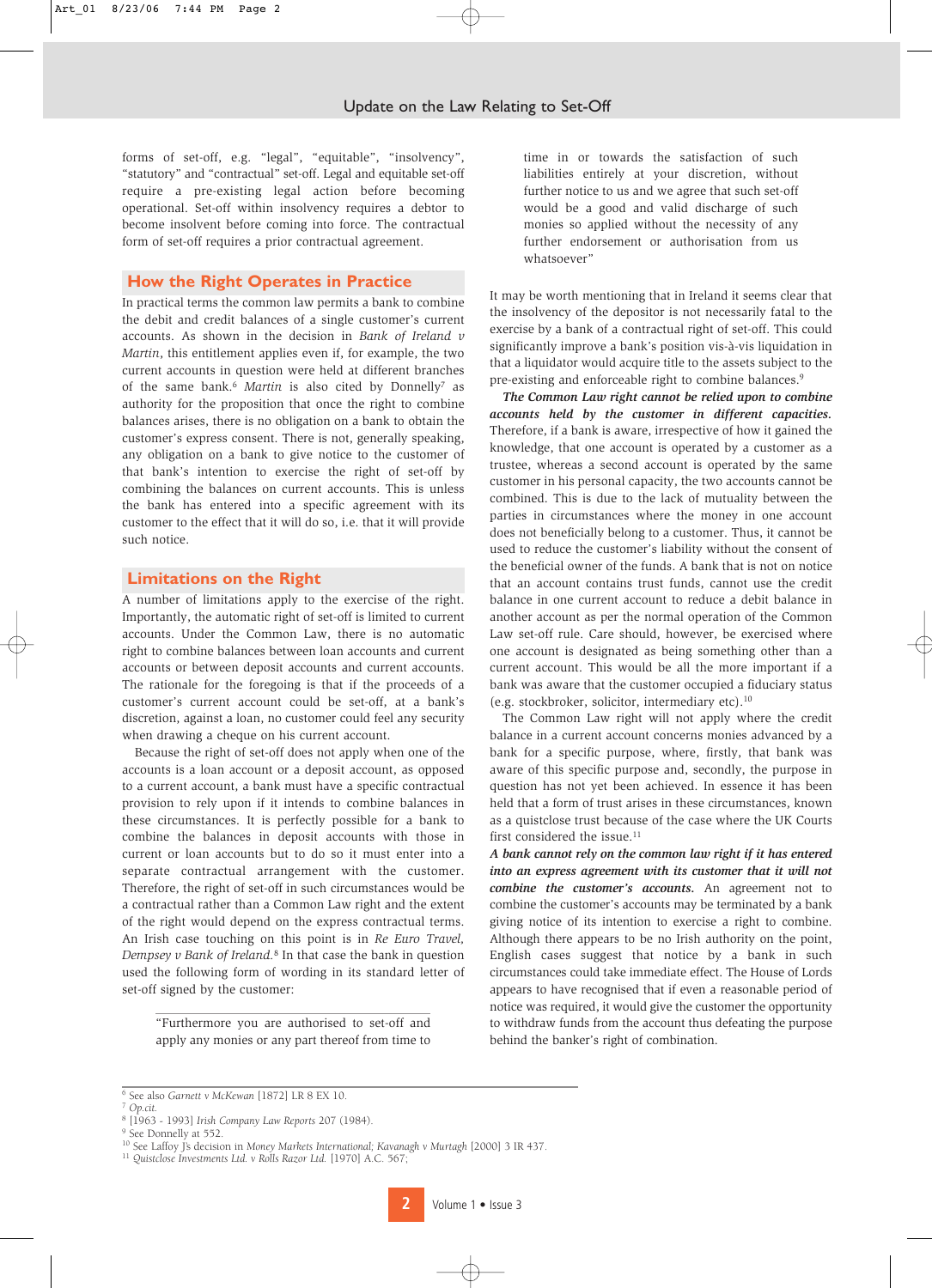*A bank may not set-off one customer's credit balance against the debit balance of another customer*; the judgment of Fitzgibbon J. in *Bank of Ireland v Martin* is authority for this rule. As Fitzgibbon J. said in the Supreme Court:

"...whatever rights a banker may have to combine two accounts of the same customer, there was no attempt to exercise any such right in the present case."12

#### **Joint Accounts**

We have already seen that under the Common Law a bank does not have an entitlement to set off one customer's credit balance against the debit balance of another customer. Although there does not appear to be any jurisprudence in Ireland on the issue, commentators have discussed the right of set off in the context of joint accounts. In *Banking Law in the Republic of Ireland*, Breslin offers the following view:

"There are difficulties involved if the bank were to set-off a credit balance on a joint account against a debit balance on the personal account of one of the parties. It is said that this may be possible where the mandate of the joint account holders enables one party to debit the account. But this ignores the fact that it is the bank which is debiting the account, not the joint account holder. The other party to the joint account could have a claim for breach of contract if his money were used to reduce the debit balance of the other party". (At page 186)

The Common Law right of set-off would not permit a credit institution to transfer a credit balance from a joint account to satisfy a debit balance in an account maintained by one of the joint account holders. If a bank wanted to exercise that right, it could only do so if there was a clear written contractual term giving it such authority. It is likely that such a term would be so onerous as to make it essential for the contractual term to be specifically brought to the attention of the joint account holders at the time the original account was opened. It is hard to read the Unfair Terms in Consumer Contract's Regulations in any other fashion. A contractual term included in a bank's standard terms and conditions to allow the transfer of funds from a joint account to pay off debts by either account holder would likely to be struck down as constituting an unfair contractual term within the meaning of the Regulations. This is because the effect of the term would be to create a significant imbalance in the parties' rights and obligations as it effectively makes one account holder the guarantor of the other's debts without providing any of the information a guarantor would usually receive.

If the above constraints are borne in mind a bank may operate a right of set-off, even without any express agreement with a customer and in the absence of any written terms or conditions. Ultimately the right of set-off is the matching of chose in action by a bank and its customer. In the absence of a written condition expressly authorising the exercise by a bank of a right of set-off, without prior notice and without the necessity to seek further authorisation from a customer, then a customer may discover that he has good reason to resist setoff if the Common Law rules are exceeded. Equally, if a bank wants to extend its right of set-off to cover accounts other than current accounts or transfers from a joint account, a written contractual term would probably be necessary.

The reasons for making explicit and including even the basic right of set-off in contract are as follows. Unlike a right found in statute, the Common Law right of set-off has evolved as a result of decisions handed down by Courts over many years. By virtue of the doctrine of precedent, there is relative but not absolute certainty about the extent of the right. It has to be acknowledged and emphasised that each of the decided cases ultimately turned on its own facts. For example, although the authorities indicate that, generally, a bank is not under any obligation to give notice to its customer of an intention to combine current accounts, one could quite easily imagine a judge of the Irish Circuit or High Court deciding that, in a particular case, a bank should have given written notice of, say, that bank's intention to exercise the right of setoff and to combine the balances in current accounts with immediate effect.

If an individual suffers embarrassment at the public counter of a fictitious department store when she is unable to effect a purchase (as the funds in a particular current account have been combined with a debit balance in another account without notice) the possibility for defamation exists. Had her bank protected itself before combining the balances by giving written notice to the customer that this was being done with immediate effect the risk would be greatly reduced.

As Breslin makes it clear in his first edition, the Courts have stressed that the right of set-off is based on the contract between a bank and its customer. He goes on to suggest that, if the foregoing is the correct basis for the Common Law right of set-off:

"it is open to question whether any implied right to combine accounts survives the Unfair Contract Terms Regulations where the customer is a consumer".

The Minister for Enterprise and Employment enacted the European Communities (Unfair Terms in Consumer Contracts) Regulations, 1995.13 Under these Regulations an "unfair term" in a contract "shall not be binding" on a "consumer". The definition of consumer under the Regulation is "a natural person who is acting for purposes which are outside his business".

The terms of the 1995 Regulations that are particularly relevant to the right of set-off are the following terms:

- "(i.) irrevocably binding the consumer to terms with which he had no real opportunity of becoming acquainted before the conclusion of the contract;
- (j.) enabling the seller or supplier to alter the terms of the contract unilaterally without a valid reason which is specified in the contract;

<sup>12</sup> *Op. cit.* 204.

<sup>&</sup>lt;sup>13</sup> SI No. 27 of 1995.